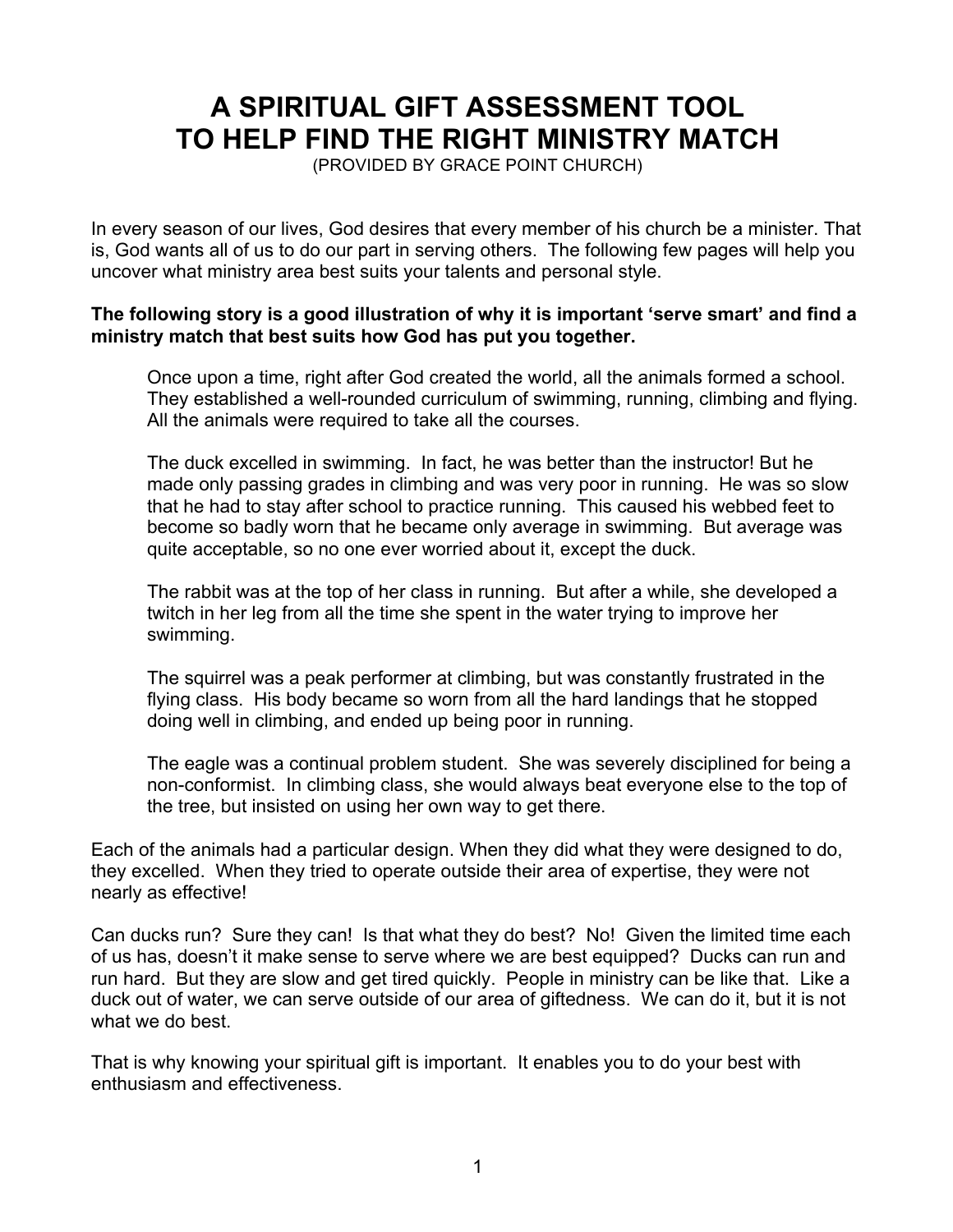## **The following is a Spiritual Gifts Questionnaire for you to complete. Please follow the guidelines below:**

- 1. Respond to each statement according to the following scale:
	- 3 = Consistently, definitely true
	- 2 = Most of the time, usually true
	- 1 = Some of the time, once in a while
	- $0 =$  Not at all, never true
- 2. Using the chart below, write your response to each statement in the block whose number corresponds to that numbered statement in the Spiritual Gifts Questionnaire.
- 3. Important Reminder: Answer according to who you are, not who you would like to be or think you ought to be. How true are these statements for you? What has been your experience? To what degree do these statements reflect your usual tendencies?

|     | $\overline{2}$ | 3   | 4   | 5   | 6   | $\overline{7}$ | 8   | 9            | 10  | 11  | 12  | 13  | 14  | 15          | 16  | 17  | 18  | 19  |
|-----|----------------|-----|-----|-----|-----|----------------|-----|--------------|-----|-----|-----|-----|-----|-------------|-----|-----|-----|-----|
| 20  | 21             | 22  | 23  | 24  | 25  | 26             | 27  | 28           | 29  | 30  | 31  | 32  | 33  | 34          | 35  | 36  | 37  | 38  |
| 39  | 40             | 41  | 42  | 43  | 44  | 45             | 46  | 47           | 48  | 49  | 50  | 51  | 52  | 53          | 54  | 55  | 56  | 57  |
| 58  | 59             | 60  | 61  | 62  | 63  | 64             | 65  | 66           | 67  | 68  | 69  | 70  | 71  | 72          | 73  | 74  | 75  | 76  |
| 77  | 78             | 79  | 80  | 81  | 82  | 83             | 84  | 85           | 86  | 87  | 88  | 89  | 90  | 91          | 92  | 93  | 94  | 95  |
| 96  | 97             | 98  | 99  | 100 | 101 | 102            | 103 | 104          | 105 | 106 | 107 | 108 | 109 | 110         | 111 | 112 | 113 | 114 |
| 115 | 116            | 117 | 118 | 119 | 120 | 121            | 122 | 123          | 124 | 125 | 126 | 127 | 128 | 129         | 130 | 131 | 132 | 133 |
| A   | B              | C   | D   | E   | F   | G              | н   | $\mathbf{I}$ | J   | K   | L   | Μ   | N   | $\mathbf O$ | P   | Q   | R   | S   |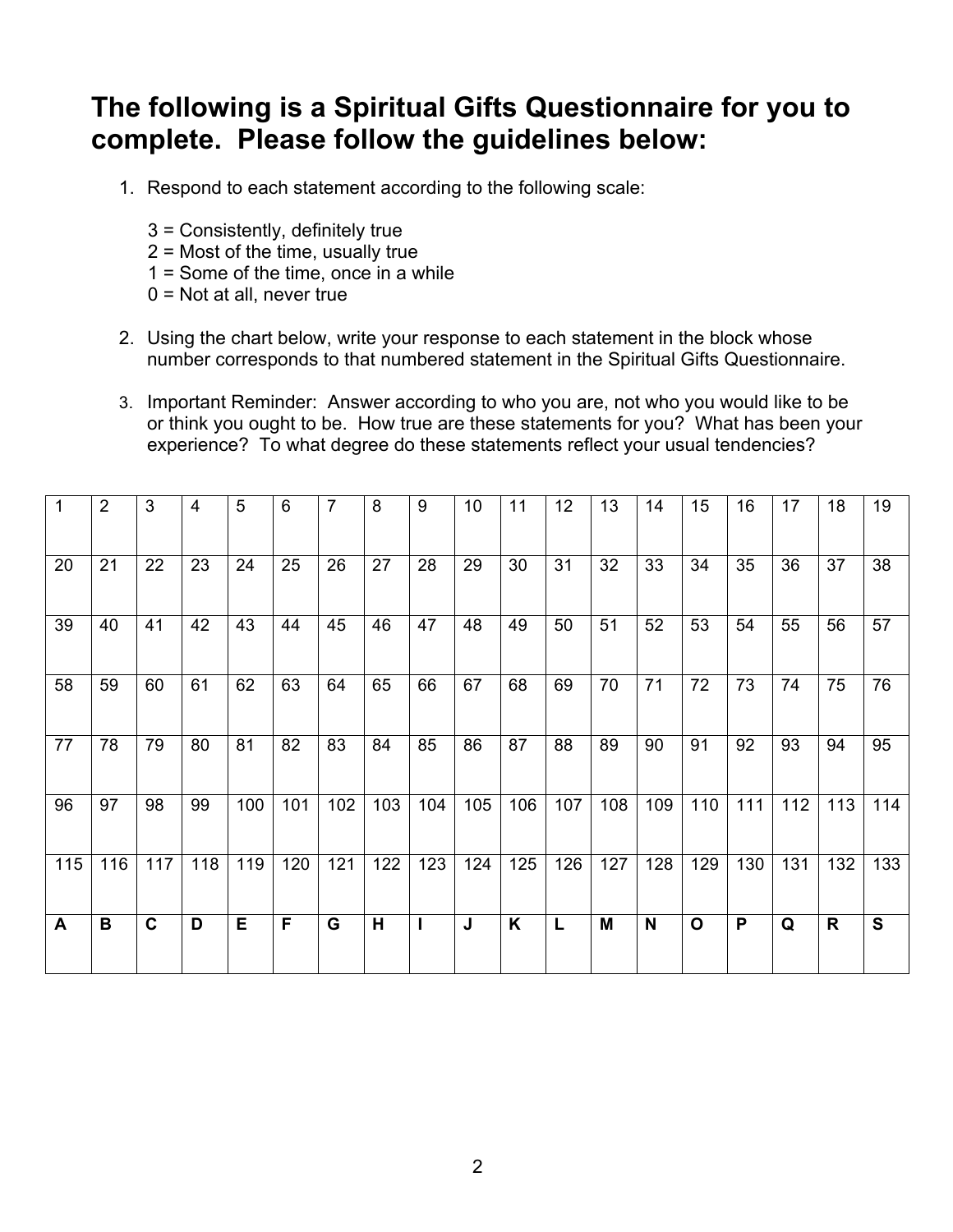- 1. I like to organize people, tasks and events.
- 2. I would like to start churches and / or ministries where they do not presently exist.
- 3. I enjoy working creatively with wood, cloth, paints, metal, glass or other materials.
- 4. I enjoy challenging people's perspective of God by using various forms of art.
- 5. I can readily distinguish between spiritual truth and error, good and evil.
- 6. I tend to see the potential in people.
- 7. I communicate the good news of Jesus Christ to others with clarity and effectiveness.
- 8. I find it natural and easy to trust God to answer my prayers.
- 9. I give generously and joyfully to people in financial need or to projects requiring support.
- 10. I enjoy working behind the scenes to support the work of others.
- 11. I view my home as a place to minister to people in need.
- 12. I take prayer requests from others and consistently pray for them.
- 13. People who want to know my perspective on a particular passage or biblical truth approach me.
- 14. I am able to motivate others to accomplish a goal.
- 15. I empathize with hurting people and desire to help in their healing process.
- 16. I can speak in a way that results in conviction and change in the lives of others.
- 17. I enjoy spending time nurturing and caring for others.
- 18. I am able to communicate God's word effectively.
- 19. Others often seek my advice regarding spiritual or personal matters.
- 20. I am careful, thorough and skilled in managing details.
- 21. I am attracted to the idea of serving in another country or ethnic community.
- 22. I am skilled in working with different kinds of tools.
- 23. I enjoy developing and using my artistic skills (art, drama, music, photography, etc.).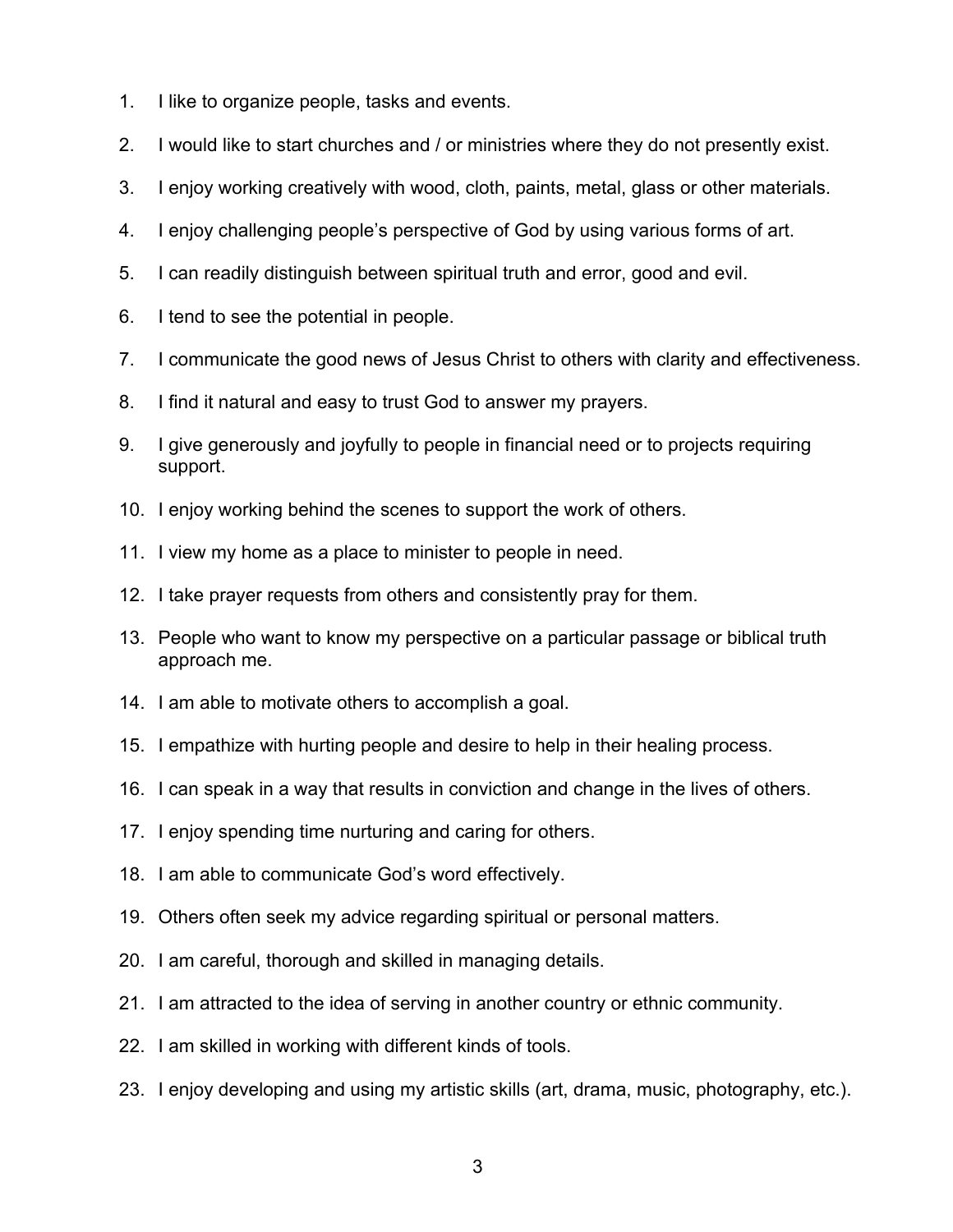- 24. I frequently am able to judge a person's character based upon first impressions.
- 25. I enjoy reassuring and strengthening those who are discouraged.
- 26. I consistently look for opportunities to build relationships with non-Christians.
- 27. I have confidence in God's continuing provision and help, even in difficult times.
- 28. I give more than a tithe so that God's work can be better accomplished.
- 29. I enjoy doing routine tasks that support the ministry.
- 30. I enjoy meeting people and helping them to feel welcomed.
- 31. I enjoy praying for long periods of time and receive leading regarding the things for which God wants me to pray.
- 32. I receive insight from God that is consistent with God's word that I did not acquire through natural means.
- 33. I am able to influence others to achieve a vision.
- 34. I can patiently support those going through painful experiences as they try to stabilize their lives.
- 35. I feel responsible for confronting others with the truth.
- 36. I have compassion for wandering Christians and want to protect them.
- 37. I can spend time in study knowing that presenting truth will make a difference in the lives of people.
- 38. I can often find simple, practical solutions in the midst of conflict or confusion.
- 39. I can clarify goals and develop strategies or plans to accomplish them.
- 40. I am willing to take an active part in starting new ministries.
- 41. I enjoy making things for use in ministry.
- 42. I help people understand themselves, their relationships and God better through artistic expression.
- 43. I can see through phoniness and deceit before it is evident to others.
- 44. I give hope to others by directing them to the promises of God.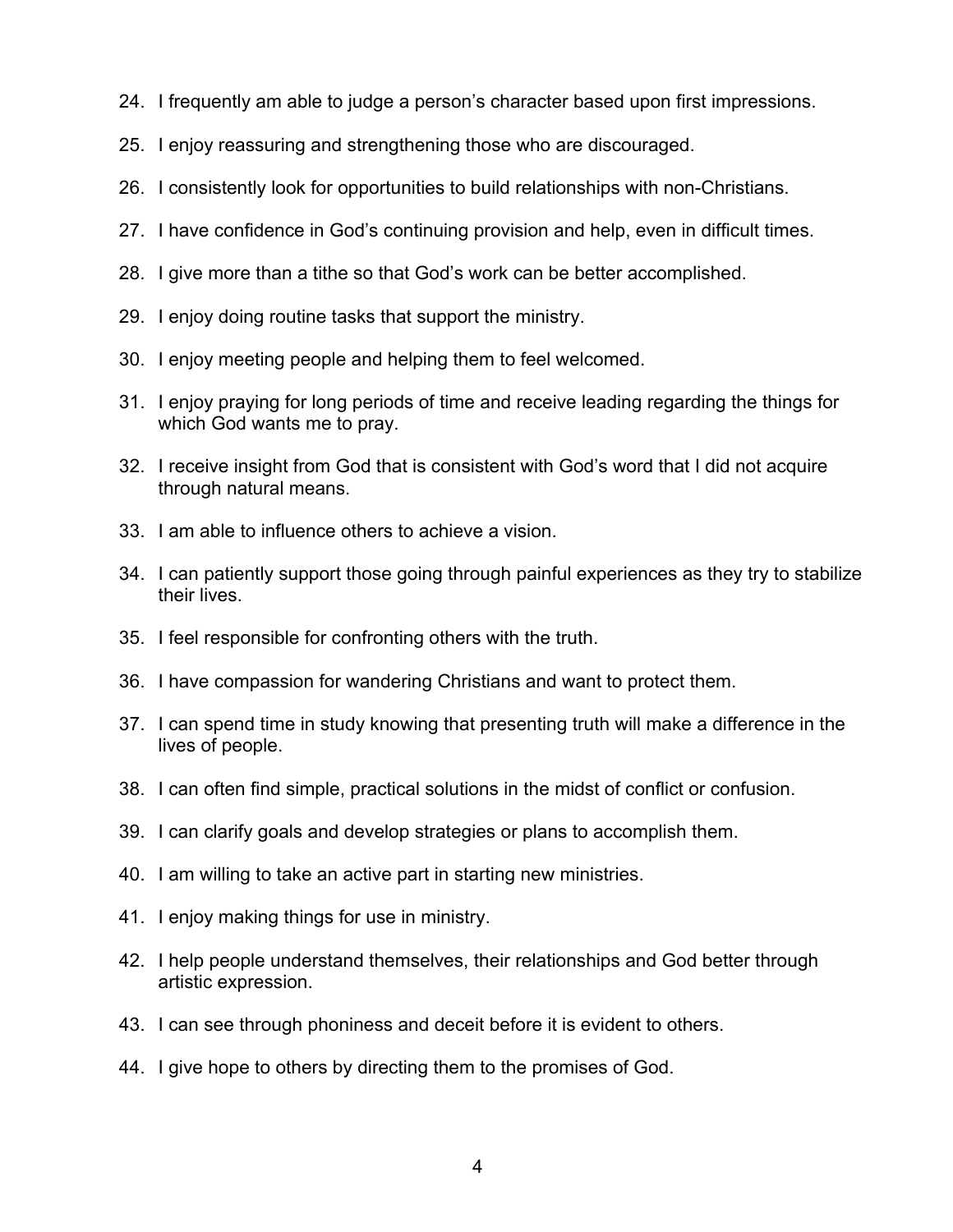- 45. I am effective at adapting the gospel message so that it connects with an individual's felt need.
- 46. I believe that God will help me to accomplish great things.
- 47. I manage my money well in order to free more of it for giving.
- 48. I willingly take on a variety of odd jobs around the church to meet the needs of others.
- 49. I genuinely believe the Lord directs strangers to me who need to get connected to others.
- 50. I am conscious of ministering to others as I pray.
- 51. I am committed and schedule blocks of time for reading and studying the Bible, to understand biblical truth fully and accurately.
- 52. I can adjust my leadership style to bring out the best in others.
- 53. I enjoy helping people sometimes regarded as undeserving or beyond help.
- 54. I boldly expose cultural trends, teachings or events, which contradict biblical principles.
- 55. I like to provide guidance for the whole person relationally, emotionally, spiritually, etc.
- 56. I pay close attention to the words, phrases and meaning of those who teach.
- 57. I can easily select the most effective course of action from among several alternatives.
- 58. I can identify and effectively use resources needed to accomplish tasks.
- 59. I can adapt well to different cultures and surroundings.
- 60. I can visualize how something should be constructed before I build it.
- 61. I like finding new and fresh ways of communicating God's truth.
- 62. I tend to see right or wrong in situations.
- 63. I reassure those who need to take courageous action in their faith, family or life.
- 64. I invite non-Christians to accept Christ into their lives as Savior and Lord.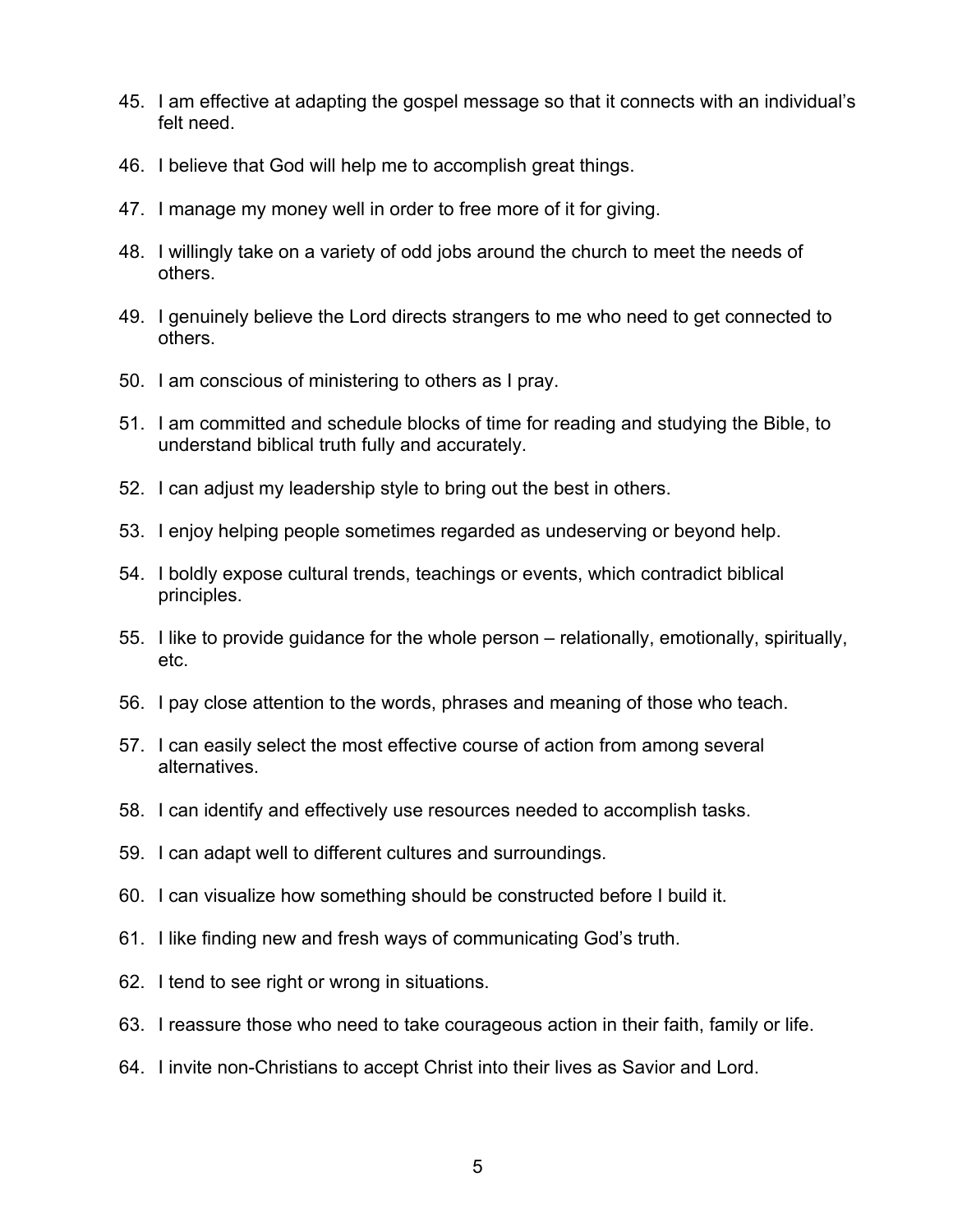- 65. I trust God in circumstances where success cannot be guaranteed by human effort alone.
- 66. I am challenged to limit my lifestyle in order to give away a higher percentage of my income.
- 67. I see spiritual significance in doing practical tasks.
- 68. I like to create a place where people do not feel that they are alone.
- 69. I pray with confidence because I know that God works in response to prayer.
- 70. I have insight or just know something to be true.
- 71. I set goals and manage people and resources effectively to accomplish them.
- 72. I have great compassion for hurting people.
- 73. I see most actions as right or wrong, and feel the need to correct the wrong.
- 74. I can faithfully provide long-term support and concern for others.
- 75. I like to take a systematic approach to my study of the Bible.
- 76. I can anticipate the likely consequences of an individual's or group's actions.
- 77. I like to help organizations or groups to become more effective.
- 78. I can relate to others in culturally sensitive ways.
- 79. I honor God with my handcrafted gifts.
- 80. I apply various artistic expressions to communicate God's truth.
- 81. I receive affirmation from others concerning the reliability of my insights or perceptions.
- 82. I strengthen those who are wavering in their faith.
- 83. I openly tell people that I am a Christian and want them to ask me about my relationship with Christ.
- 84. I am convinced of God's daily presence and action in my life.
- 85. I like knowing that my financials support makes a real difference in the lives and ministries of God's people.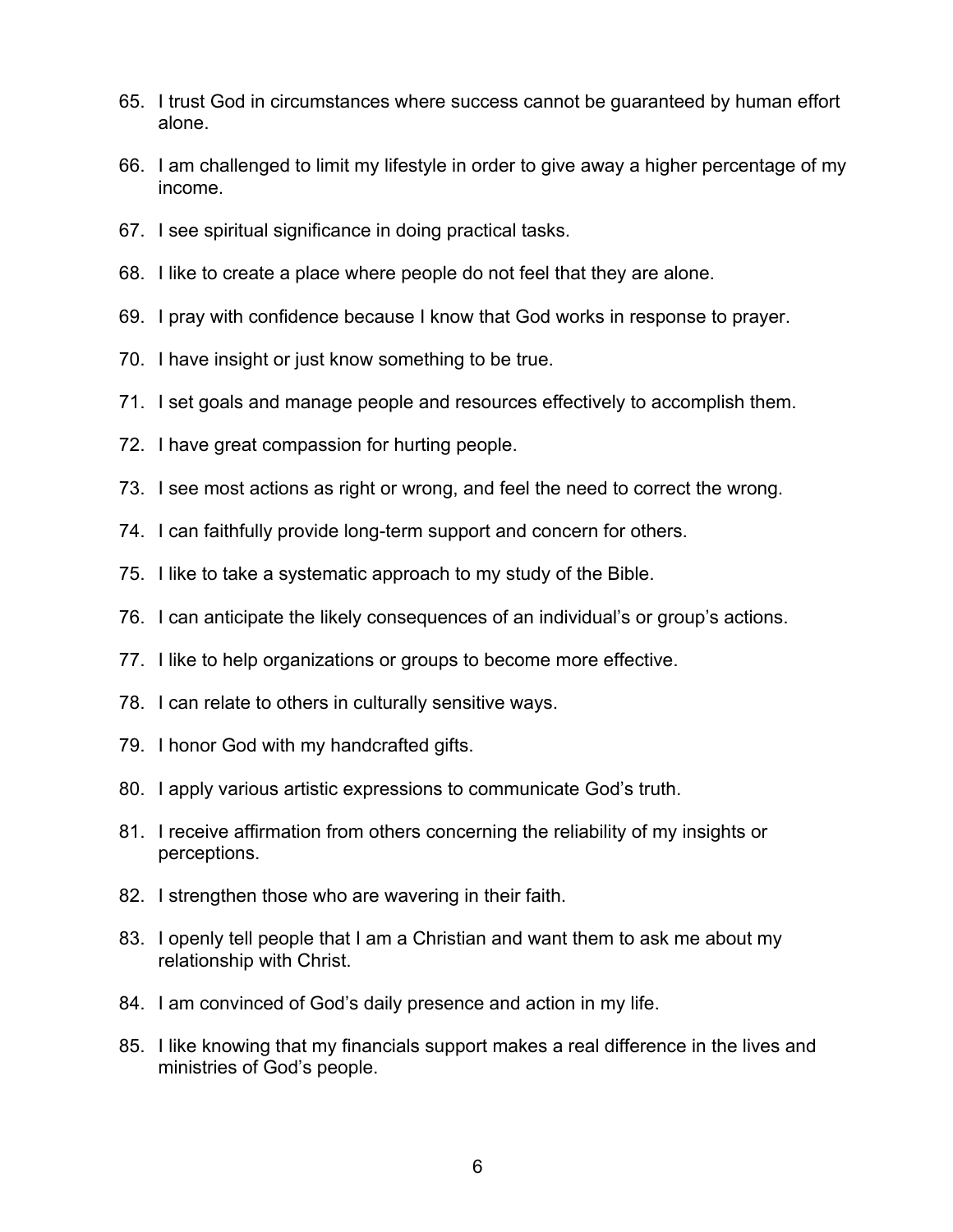- 86. I like to find small things that need to be done and often do them without being asked.
- 87. I enjoy entertaining people and opening my home to others.
- 88. When I hear about need situations, I feel burdened to pray.
- 89. I have suddenly known some things about others, but did not know how I knew them.
- 90. I influence others to perform to the best of their capability.
- 91. I can look beyond a person's handicaps or problems to see a life that matters to God.
- 92. I like people who are honest and will speak the truth.
- 93. I enjoy giving guidance and practical support to a small group of people.
- 94. I can communicate the Bible in ways that motivate others to study and want to learn more.
- 95. I give practical advice to help others through complicated situations.
- 96. I enjoy learning how organizations function.
- 97. I enjoy pioneering new undertakings.
- 98. I am good at and enjoy working with my hands.
- 99. I am creative and imaginative.
- 100. I can identify preaching, teaching or communication that is not true to the Bible.
- 101. I like motivating others to take steps for spiritual growth.
- 102. I openly and confidently tell others what Christ has done for me.
- 103. I am regularly challenging others to trust God.
- 104. I give generously due to my commitment to stewardship.
- 105. I feel comfortable being a helper, assisting others to do their job more effectively.
- 106. I do whatever I can to make people feel that they belong.
- 107. I am honored when someone asks me to pray for them.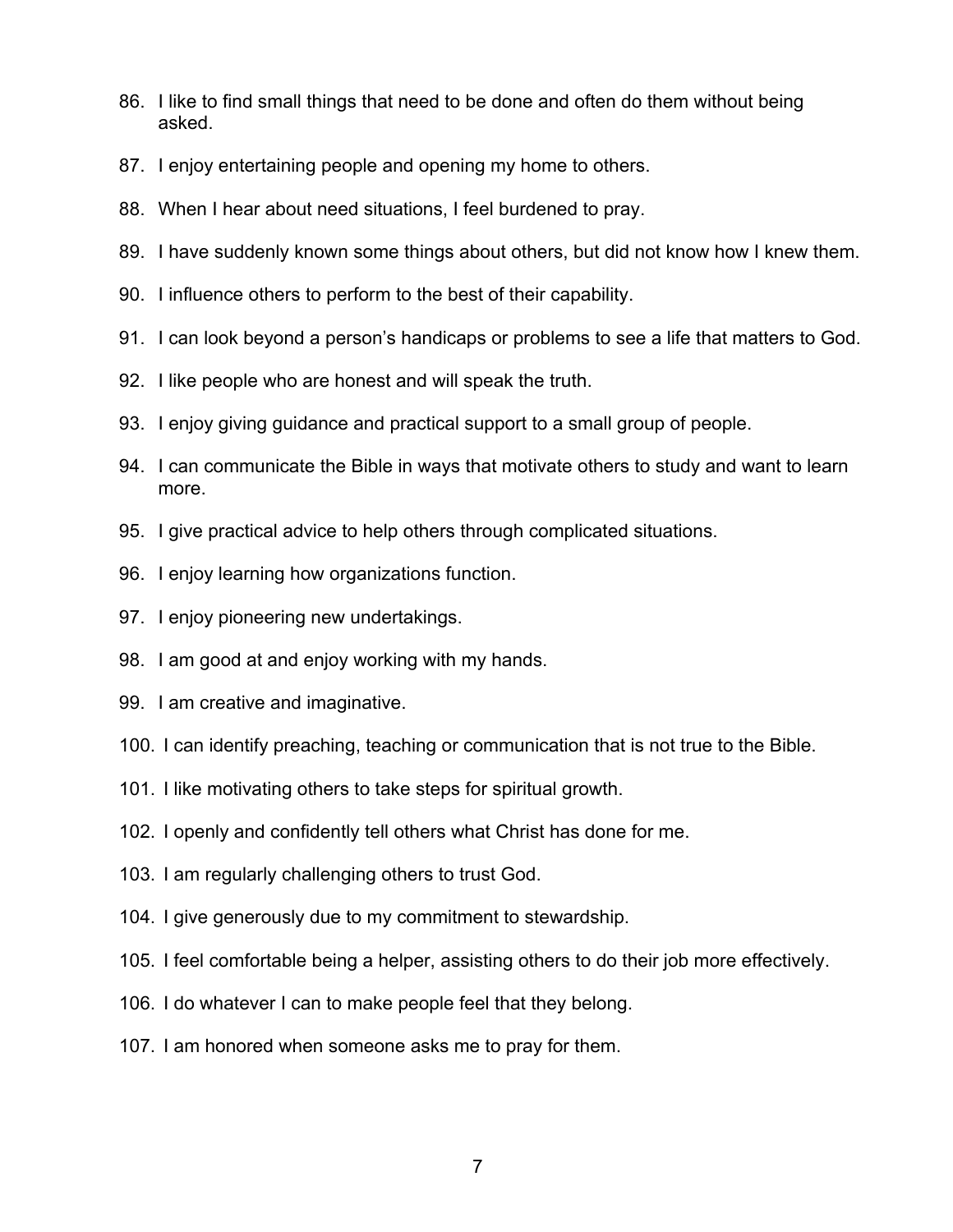- 108. I discover important biblical truths when reading or studying the Bible, which benefits others in the body of Christ.
- 109. I am able to cast a vision in which others want to be a part.
- 110. I enjoy bringing hope and joy to people living in difficult circumstances.
- 111. I will speak God's truth, even in places where it is unpopular or difficult for others to accept.
- 112. I can gently restore wandering Christians to a stronger dependence on God and interdependence with others.
- 113. I can present information and skills to others at a level that makes it easy for them to grasp and apply to their lives.
- 114. I can apply scriptural truths that others regard as practical and helpful.
- 115. I can visualize a coming event, anticipate potential problems and develop alternative plans.
- 116. I am able to orchestrate or oversee several church ministries.
- 117. I am able to design and construct things that help the church.
- 118. I regularly need to get alone to reflect and develop my imagination.
- 119. I can sense when demonic forces are at work in a person or situation.
- 120. I am able to challenge or rebuke others in order to foster spiritual growth.
- 121. I seek opportunities to talk about spiritual matters with non-Christians.
- 122. I can move forward in spite of opposition or lack of support when I sense God's blessing on an undertaking.
- 123. I believe I have been given an abundance of resources so that I may give more to the Lord's work.
- 124. I readily and happily use my natural and learned skills to help wherever needed.
- 125. I can make people feel at ease even in unfamiliar surroundings.
- 126. I often see specific results in direct response to my prayers.
- 127. I confidently share my knowledge and insights with others.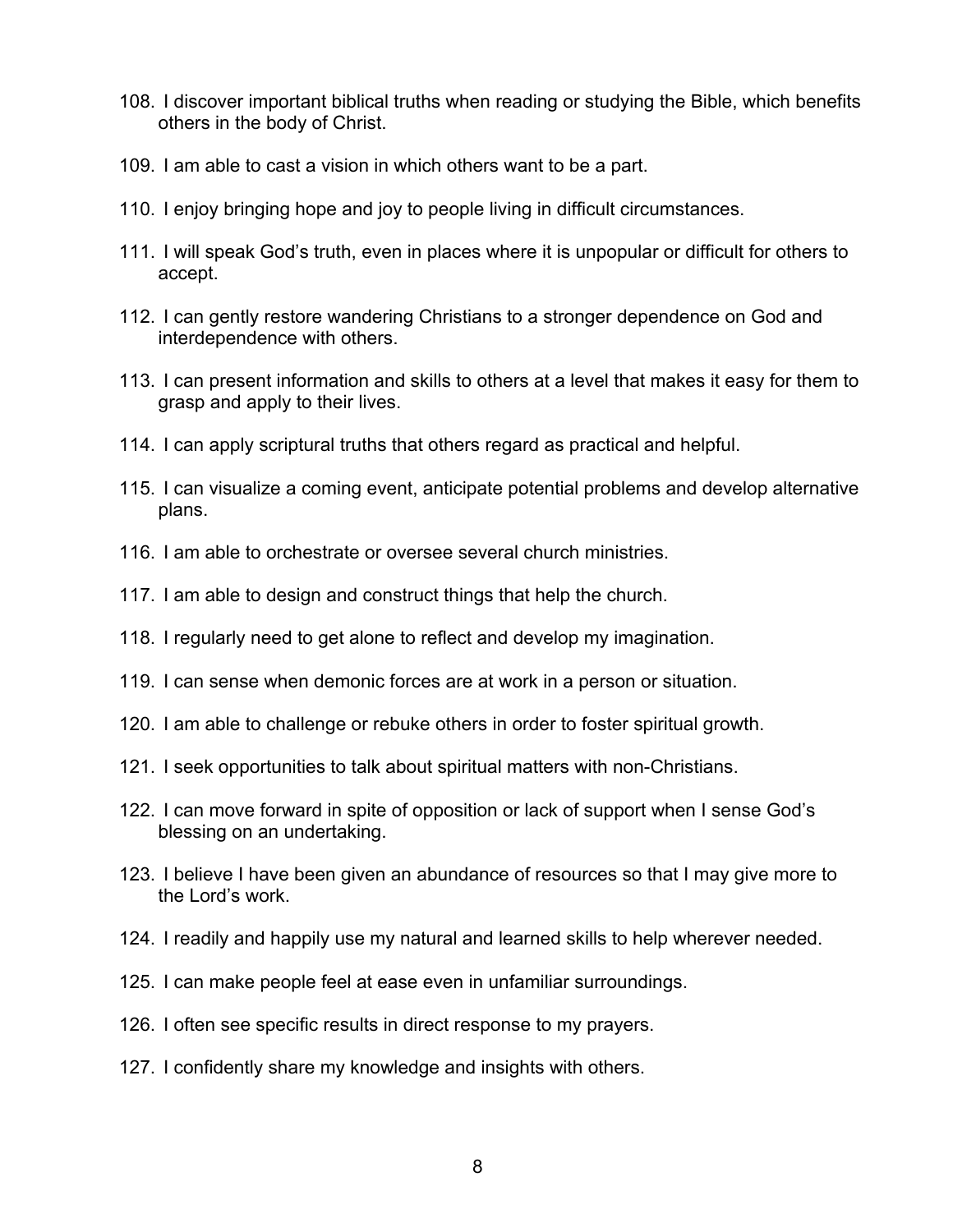- 128. I figure out where we need to go and help others to get there.
- 129. I enjoy doing practical things for others who are in need.
- 130. I feel compelled to expose sin wherever I see it and to challenge people to follow God's leadership in practical matters.
- 131. I enjoy patiently but firmly nurturing others in their development as Christians.
- 132. I enjoy explaining things to people so that they can grow spiritually and personally.
- 133. I have insights into how to solve problems that others do not see.

**Once you have completed this questionnaire, add the results in each column of your answer table. Write the totals in the lettered boxes at the bottom of each column. Using the totals from each column, fill out the blanks below. Match the letter from the columns with your three highest scores to the spiritual gifts below.**

| Letter | <b>Score</b> | <b>Spiritual Gift</b> |
|--------|--------------|-----------------------|
|        |              |                       |
|        |              |                       |
|        |              |                       |
|        |              |                       |
|        |              |                       |
|        |              |                       |

- A: Administration K: Hospitality
- 
- C: Craftsmanship M: Knowledge
- D: Creative Communication N: Leadership
- E: Discernment O: Mercy
- F: Encouragement P: Prophecy
- 
- 
- 
- J: Helps
- 
- B: Apostleship L: Intercession
	-
	-
	-
	-
- G: Evangelism Q: Shepherding
- H: Faith R: Teaching
- I: Giving S: Wisdom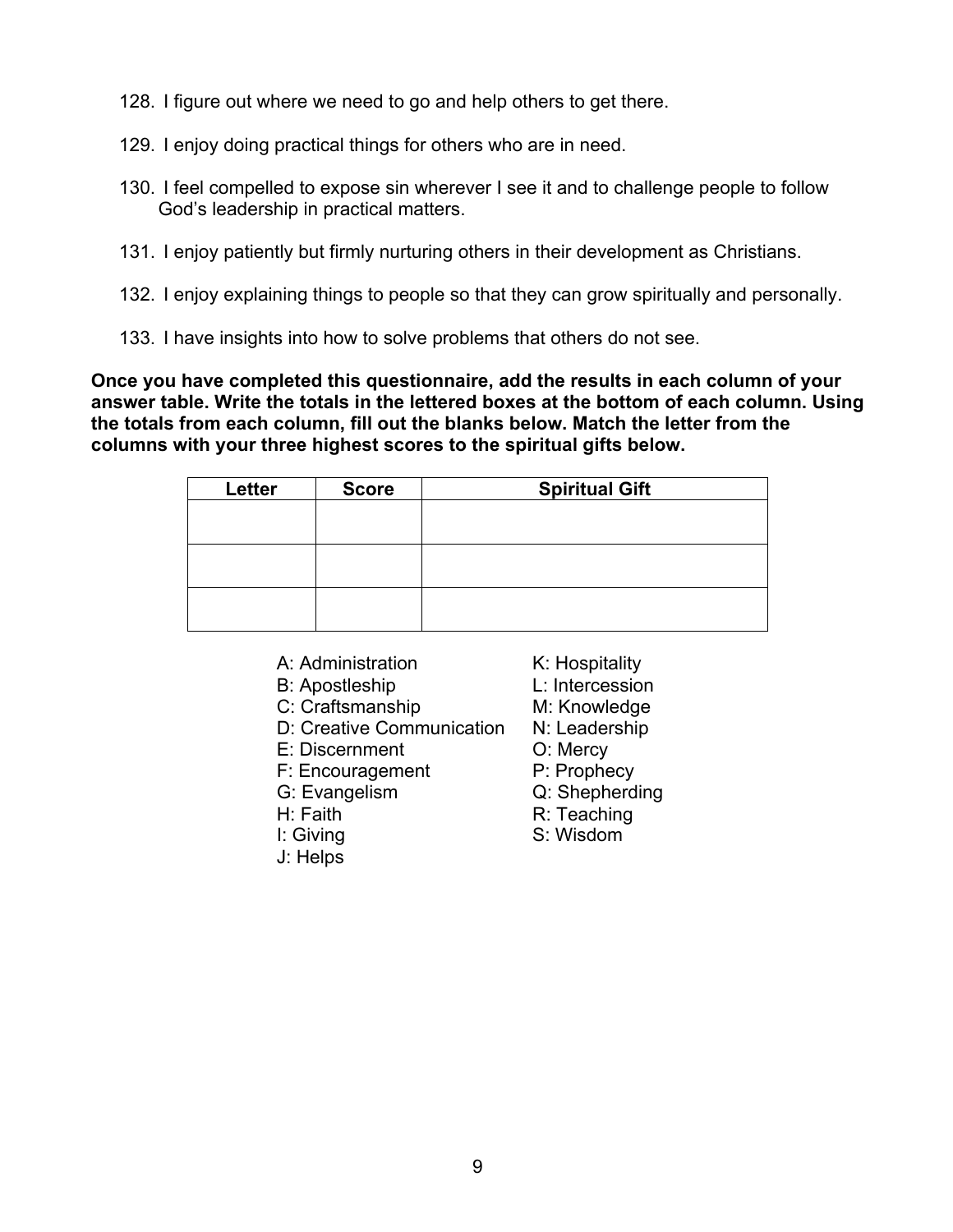## **The following pages contain brief definitions of each spiritual gift area.**

**Administration**: The God-given ability to understand what makes an organization function, and the special ability to plan and execute procedures that accomplish the goals of the ministry. People with this gift: develop strategies or plans to reach identified goals; assist ministries in becoming more effective and efficient; create order out of organizational chaos; manage or coordinate a variety of responsibilities to accomplish a task; organize people, tasks or events.

**Apostleship**: The God-given ability to start and oversee the development of new churches or ministries. People with this gift: pioneer and establish new ministries or churches; adapt to different surroundings by being culturally sensitive and aware; desire to minister to unreached people in other communities or countries; have responsibilities to oversee ministries or groups of churches; demonstrate vision for the mission of the church.

**Craftsmanship**: The God-given ability to creatively design and / or construct items to be used for ministry. People with this gift: work with wood, cloth, paints, metal, glass and other raw materials; make things which increase the effectiveness of others' ministries; enjoy serving with their hands to meet tangible needs; design and build tangible items and resources for ministry use; work with different kinds of tools and are skilled with their hands.

**Creative Communication**: The God-given ability to communicate God's truth through a variety of art forms. People with this gift: use the arts to communicate God's truth; develop and use artistic skills such as drama, writing, art, music, dance, etc.; use variety and creativity to captivate people and cause them to consider Christ's message; challenge people's perspective of God through various forms of the arts; demonstrate fresh ways to express the Lord's ministry and message.

**Discernment**: The God-given ability to distinguish between truth and error, to discern the spirits, differentiating between good and evil, right and wrong. People with this gift: distinguish truth from error, right from wrong, pure motives from impure; identify deception in others with accuracy and appropriateness; determine whether a word attributed to God is authentic; recognize inconsistencies in a teaching, prophetic message or interpretation; are able to sense the presence of evil.

**Encouragement**: The God-given ability to present truth so as to strengthen, comfort or urge to action those who are discouraged or wavering in their faith. People with this gift: come to the side of those who are discouraged to strengthen and reassure them; challenge, comfort or confront others to trust and hope in the promises of God; urge others to action by applying biblical truths; motivate others to grow; emphasize God's promises and to have confidence in His will.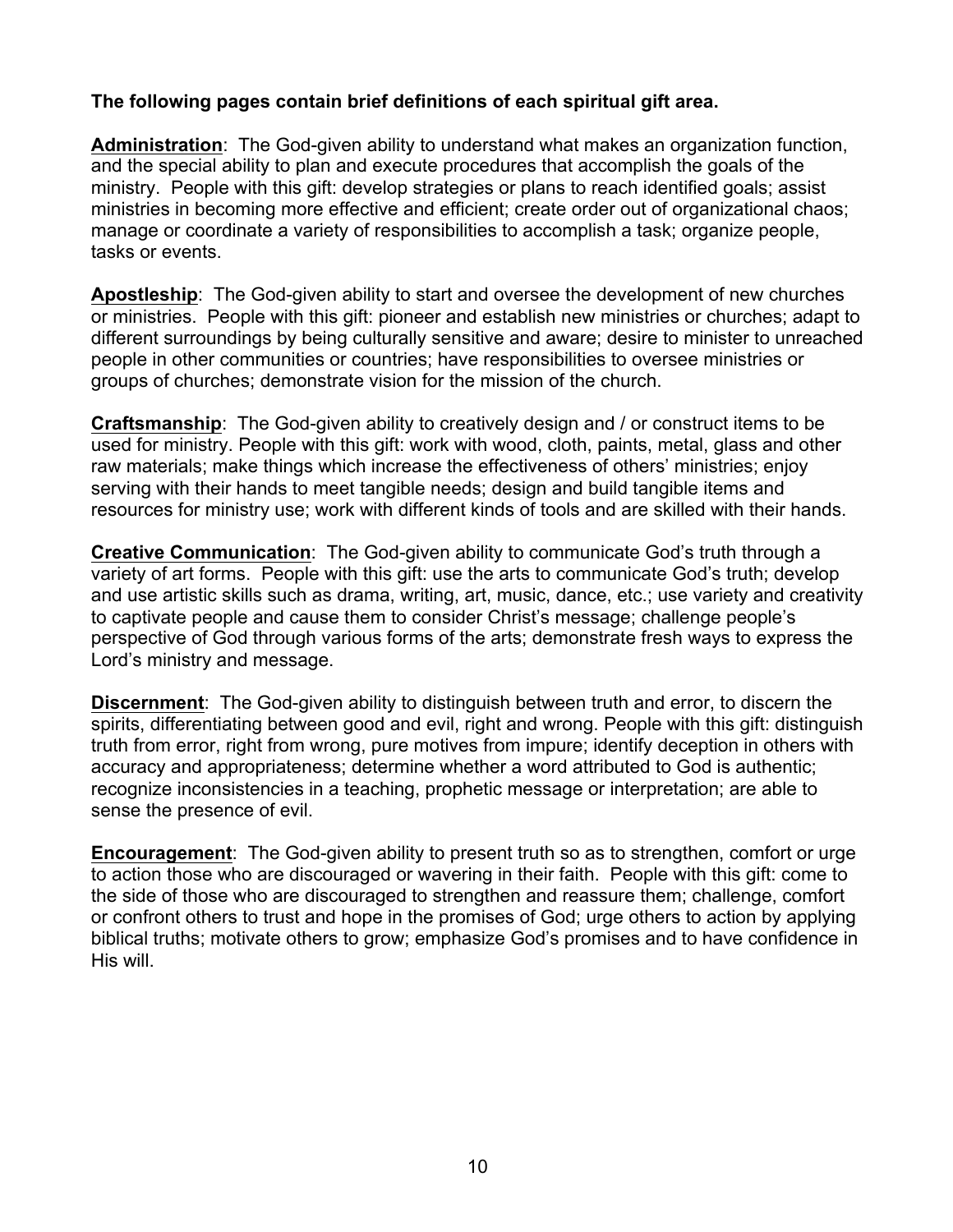**Evangelism**: The God-given ability to effectively communicate the gospel to non-Christians so that they respond and move toward discipleship. People with this gift: communicate the message of Christ with clarity and conviction; seek out opportunities to talk to non-Christians about the life God offers through Jesus Christ, adapt their presentation of the gospel to connect with the individual's needs.

**Faith**: The God-given ability to act on God's promises with confidence and unwavering belief in God's ability to fulfill his purposes. People with this gift: believe the promises of God and inspire others to do the same; act in complete confidence of God's ability to overcome obstacles; demonstrate an attitude of trust in God's will and His promises; advance the cause of Christ because they go forward when others will not; ask God for what is needed and trust Him for His provision.

**Giving**: The God-given ability to contribute money and resources to the work of the Lord with cheerfulness and liberality. People with this gift do not ask, "How much money do I need to give to God?" but "How much money do I need to live?" People with this gift: manage their finances and limit their lifestyle in order to give as much of their resources as possible; support the work of ministry with sacrificial gifts to advance the kingdom of God; meet tangible needs that enable spiritual growth to occur; provide resources, generously and cheerfully, trusting God for his provision; may have a special ability to make money so that they may use it to further God's work.

**Helps (Serving)**: The God-given ability to accomplish practical and necessary tasks that free resources, support and / or meet the needs of others. People with this gift: serve behind the scenes wherever needed to support the gifts and ministries of others; see the tangible and practical things to be done and enjoy doing them; sense God's purpose and pleasure in meeting everyday responsibilities; attach spiritual values to practical service; enjoy knowing that they are freeing up others to do what God has called them to do.

**Hospitality**: The God-given ability to care for people by providing fellowship, food and shelter. People with this gift: provide an environment in which caring takes place and people feel valued; meet new people and help them to feel welcomed; create a safe and comfortable setting where relationships can develop; seek ways to connect people together in meaningful relationships; set people at ease in unfamiliar surroundings.

**Intercession**: The God-given ability to consistently pray on behalf of and for others, seeing frequent and specific results. People with this gift: feel compelled to earnestly pray on behalf of specific individuals or causes; have a daily awareness of spiritual battles; are convinced God moves in direct response to prayer; pray in response to the leading of the Holy Spirit, exercise authority and power for the protection of others and their equipment for service.

**Knowledge**: The God-given ability to bring truth to the body of Christ through revelation or biblical insight. People with this gift: receive truth which enables them to better serve the body; search the Scriptures for insight, understanding and truth; gain knowledge which at times is not attained by natural means; have an unusual insight or understanding that serves the church; organize information for teaching and practical use.